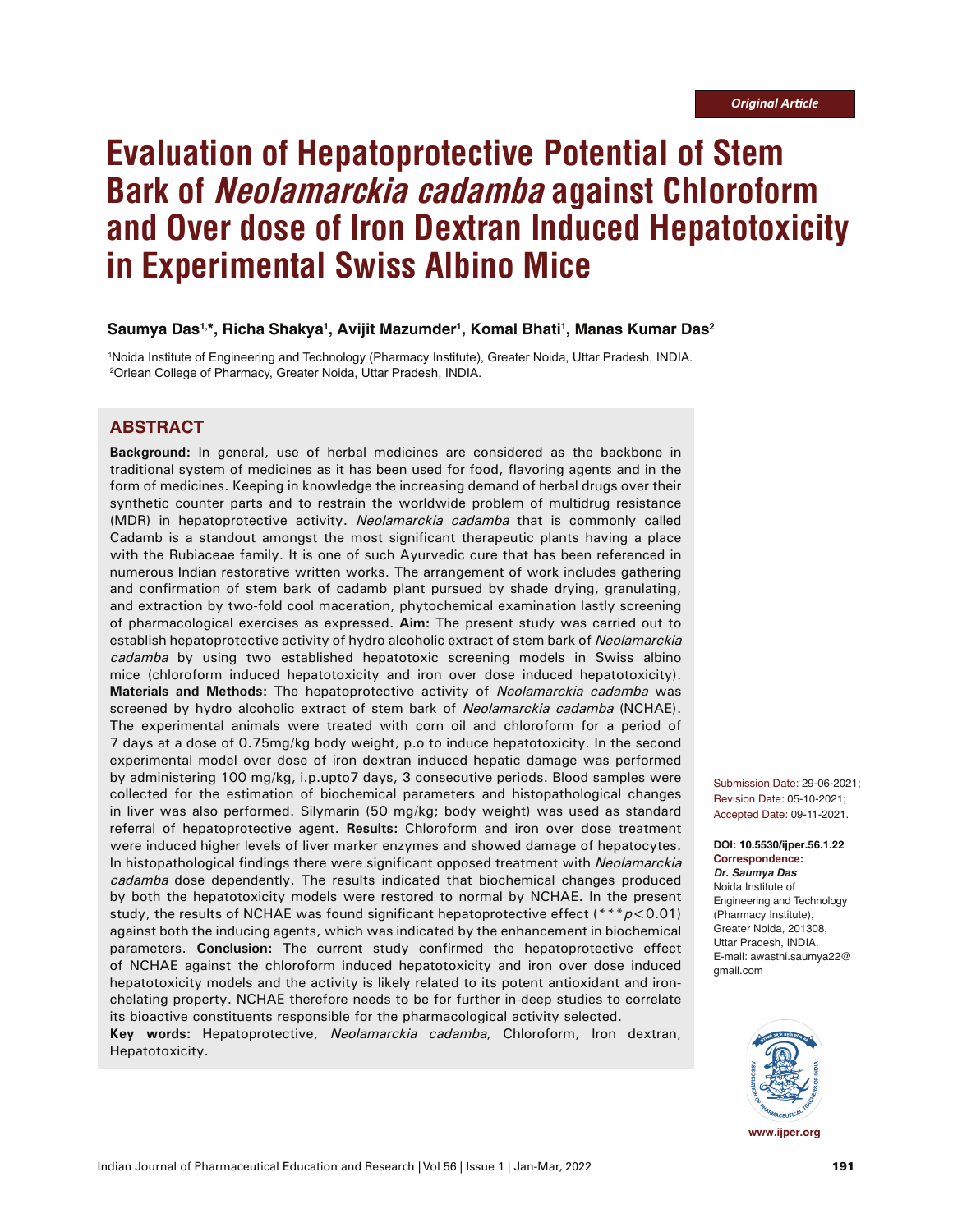# **INTRODUCTION**

*Neolamarckia cadamba* usually called as 'Kadamba' in Ayurveda and belongs to the family Rubiaceae. The Hindi name of tree kadam is a much loved plant of ''Lord Gopal" and it is one of the vascular plant mentioned in prehistoric Sanskrit manual.<sup>1</sup> It is a large deciduous tree between height 37.5 -45 meter. The appearance of new trees are grayish-green with even bark. The appearance of the older trees is the bark gets alternative and uneven grey with longitudinally fissured. Leaves are appeared glossy, dark green, simple pulpiness base, sub sessile to petiolate, broadly ovate to elliptical-oblong, entire, apex and venation pinnate. The flowers that become visible from August to October are orange to yellow. Inflorescences present in clusters, terminal globose heads, sub sessile and aromatic. Fruit lets abundant with upper parts contains four void or hard structure.<sup>2</sup> Olden times of Kadamba can be traced back to Vedas, Puranas and Samhita. The Srimad Bhagavata also mentions Kadamba during the time of Kaliyamardana. Pathanjali in his Mahabhasya, mentions the Kadamba, while describing fruit varities.<sup>3</sup>

Liver (Hepatic) is the largest organ in all among the different organs of the body. It is the major site for metabolism and excretion.<sup>4-6</sup> Another name of liver according to is function is as the great "chemical factory" of the body since it has a vital role in regulating, synthesizing, storing and secreting many important proteins, nutrients, chemicals and also in purifying clear toxins or unnecessary substances from the body. The Greek word used for liver is "hepar, so medicinal terms related to liver often starts with hepato or hepatic.<sup>7,8</sup> The location of liver in the pivotal position in body which plays an essential role in drug metabolism and xenobiotic metabolism and in maintaining the biological equilibrium of the organism. The role played by this organ in the removal of substances from the portal circulation makes it susceptible to a persistent attack by offending foreign (xenobiotic) compound culminating in liver dysfunction. Despite the tremendous strides in modern medicine, there are few drugs that stimulate activity of liver and it offers in the protection to the liver from damage or help to regenerate hepatic cells.<sup>5</sup> The *Cadamba* is an important plant having tremendous medicinal properties. This review has showcased various biological and pharmacological activities of the *Cadamba*. Particularly, the leaves and bark have great significance. Most surprisingly, despite the *Cadamba* being a miraculous plant, very few studies have been done. There are very few derived products from the *Cadamba* known so far

that have been commercialized or been recommended in daily life for people. There is an urgent requirement for intensive studies on this plant to exploit it for the treatment of various incurable diseases prevalent across the world.

During the treatment of patients with iron overloading, hepatotoxicity is the mostly observed as the liver is the main storage site of iron.<sup>9,10</sup> Liver damage affects mainly the normal metabolic functions which may lead to severe health problems.<sup>11</sup> Liver dysfunctions like liver cirrhosis, hepatitis and alcoholic liver diseases can be caused by continuous exposure of environmental toxins, drug abuse, and alcohol abuse and over the counter drug use. Their pharmacological activities might be due to the presence of active phytoconstituents listed in Table 1.

# **MATERIALS AND METHODS**

#### **Chemicals**

The chemicals and the laboratory reagents used in the experimental study were procured from Merck, Mumbai, India and they are of analytical grade (AR) regularly used in the laboratory. The reference standard drug used for hepatoprotective evolution is Silymarin procured from the market with the trade name Silybon manufactured by micro labs limited. The toxicants used to induce hepatic injury in respective protocol were chloroform and iron which were obtained from Cipla Ltd., Kolkata, India.

#### **Procurement and Authentication of Plant**

Dried stem bark of plant *Neolamarckia cadamba* were assembled from the campus of Noida Institute of Engineering and Technology (Pharmacy Institute), Greater Noida, during the month of September 2018-dec 2018. It was authenticated by Dr. Anjula Pandey (Taxonomist), National Bureau of Plants and Genetic Resources (NBPGR), Pusa grounds, New Delhi, India.

| Table 1: Chemical constituents of Neolamackia<br>cadamba. |                 |                                                     |  |  |  |
|-----------------------------------------------------------|-----------------|-----------------------------------------------------|--|--|--|
| S.No.                                                     | Part            | <b>Chemical Composition</b>                         |  |  |  |
| 1                                                         | Heartwood       | Dihydrotectochrysin,<br>Dihydrowogonin, pinocembrin |  |  |  |
| $\mathfrak{p}$                                            | <b>Stem</b>     | Narigenin, apigenin,<br>ß-sitosterol, sakuranetin   |  |  |  |
| 3                                                         | Leaves          | Quercetin-3-rhamnoglucoside,<br>Kaempferol          |  |  |  |
| 4                                                         | Seeds           | Naringenin-5-O- $\alpha$ -L-rhamnop<br>yranoside.   |  |  |  |
| 5                                                         | <b>Branches</b> | Substitute of hydrocyanic acid,<br>amygdalin.       |  |  |  |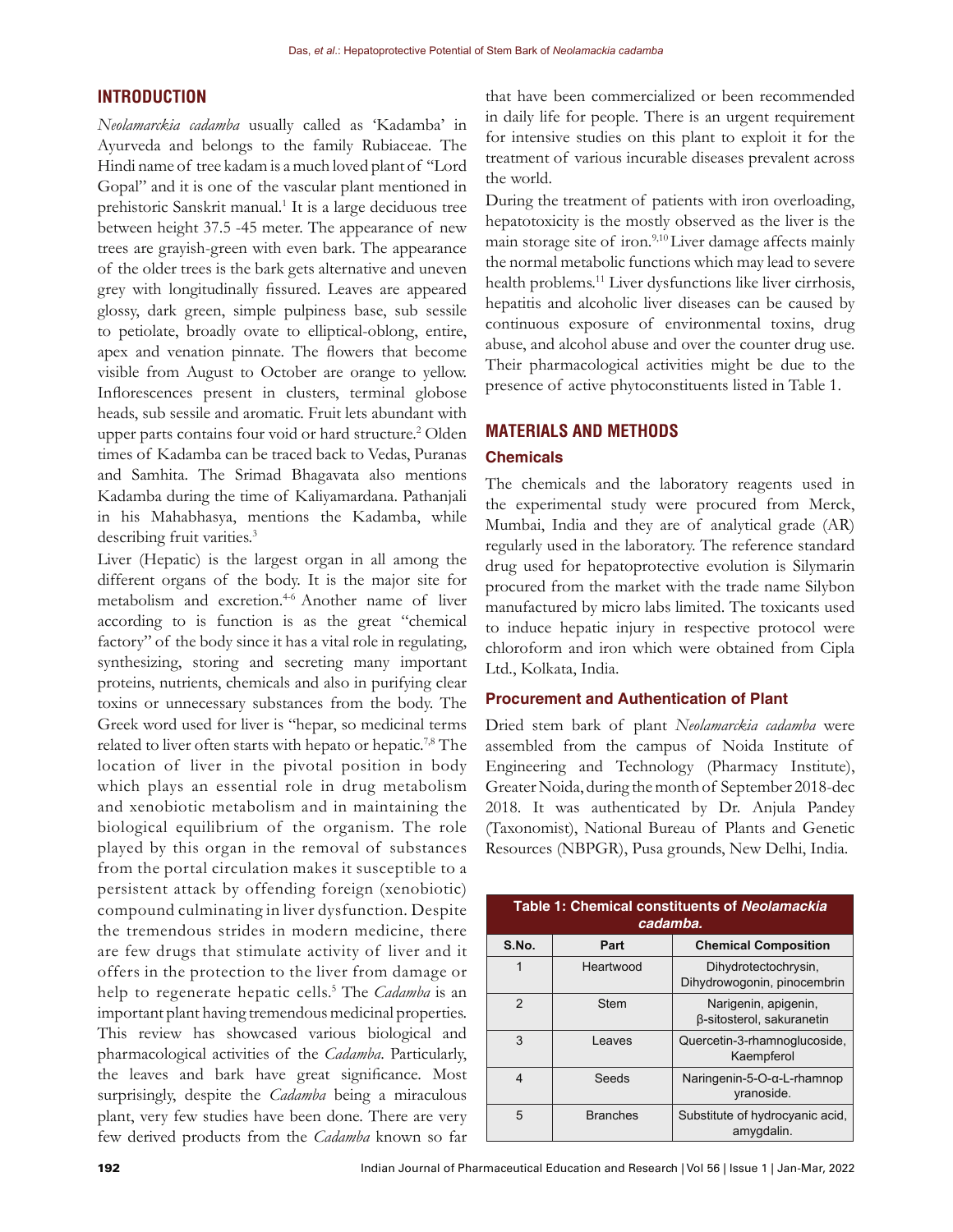# **Plant extraction process**

The dried stem bark of the *Neolamarckia cadamba* was subjected to grounding into coarse powder. The obtained powder was then sieved through a mesh of sieve number 80 into fine powder. The fine powder was preserved in airtight container. Double cold maceration was carried out. The shade dried stem bark of *Neolamarckia cadamba*  plant were mixed in the ratio of (1:3) and extraction was carried out by double cold maceration process. The hydro alcoholic solvent was used upto7 days with occasionally shaking in every 4 hr. The extract were then kept in dark condition so as to minimize the light entrapment and maintaining the proper temperature 35°C. After 3 days filtration was carried out and marc was re-macerated with the solvent for another 3 days. The filtration was concentrated in rotatory evaporator and water bath by maintaining the temperature not exceeding 35°C with continuous stirring. The extract was concentrated to a liquid form and placed in a container. The dried extract was found to be 43.34% w/w with regard to air dried drug.

#### **Experimental animal**

Swiss albino mice weighing 25-30gm of both the sex were used for hepatoprotective activity. They were purocured from Central Animal House Facility of NIET, (Pharmacy Institute), Greater Noida. The animals were housed in standard conditions such that temperature was maintained at  $25 \pm 2$ °C with 12 hr light and 12 hr dark cycles. The IAEC Protocol approval no: IAEC/ NIET/2018/01/03 as per the direction of CPCSEA enlistment no is 1845/po/Re/s/16/CPCSEA.

# **Evaluation of hepatoprotective activity Chloroform Induced Hepatotoxicity**

Hepatoprotective study using chloroform induced hepatotoxicity model in Swiss albino mice was carried out using method followed by Ghosh *et al.* 2006 with slight modification. Swiss albino mice of either sex weighing 25-35 g were selected and divided into 5 groups of 6 animals in each group (*n*=6). Treatment was given as described below for 16 days.

**Group I:** Negative Control (Saline), 0.2ml/kg body weight was administered p.o.

**Group II**: Positive Control (chloroform+corn oil) initially corn oil was given at the dose of 0.75mg/kg for day 5 days and after 2 days 1:1 ratio of chloroform and corn oil was given at the dose of 0.75mg/kg, p.o.

**Group III:** Mice received standard drug treated with silymarin at the dose of 50mg/kg for 5 days and 2 days ratio of chloroform and corn oil was given at the dose of 0.75mg/kg, p.o.

**Group IV:** Mice received hydro alcoholic extract (*Neolamacrkia cadamba* 250mg/kg) 5 days test drug was given and after 2 days chloroform was administered, p.o. **Group V:** Mice received hydro alcoholic extract (*Neolamarckia cadamba* 500mg/kg) 5 days test drug was given and after 2 days chloroform was administered, p.o. Liver abnormality was influenced in mice by orally giving corn oil and chloroform for 7 days period. In initial 5 days the combination of corn oil and chloroform in the ratio of 1:1 was given at the dose of 0.75mg/kg. In last 2 days only chloroform was given at the dose of 0.75mg/kg. This dose was given in control and standard group. In test group only chloroform was administered for 2 days and then test drug was administered for 5 days period. On day 16th, mice groups was sacrificed after 48 hr of Chloroform administration, liver and blood sample were collected; Serum was separated from blood sample to estimate the serum biochemical parameters like AST, ALT, ALP, total bilirubin and total protein. From histopathology liver necrosis, fatty change, blooming of cells was estimated.12,13

#### **Over Dose of Iron Dextran**

Hepatic damage was induced in mice by administration iron dextran at 100mg/kg, i.p on 7 days 3 consecutive period, *Neolamarckia cadamba* extract(test drug) and silymarin that was served as standard the dose was given at the same day of administrating iron dextan for continuous 3 days in control, standard, and test groups. On 21st day blood was taken from every group to detect biochemical parameters. Mice that showed maximum hepatotoxicity were dissected and liver was extracted from histopathology to find out the liver necrosis, total fatty change, blooming of liver cells.<sup>12</sup>

# **Hepatoprotective Experimental Model Over dose of iron dextran**

The investigational mice were isolated into five gatherings each group containing six mice and that were filled in as pursues:

**Group I:** Negative control (Saline) 0.2ml/kg body weight was administered p.o.

**Group II:** Positive control (iron dextran, administered at 100mg/kg for 10 alternate days),i.p.

**Group III:** Mice received standard drug treated with silymarin at the dose of 50mg/kg,p.o. at the same day on iron dextran administration via i.p.

**Group IV:** Mice received hydro alcoholic extract (*Neolamarckia cadamba* 250mg/kg) was given at the same day on the iron dextran administration, i.p.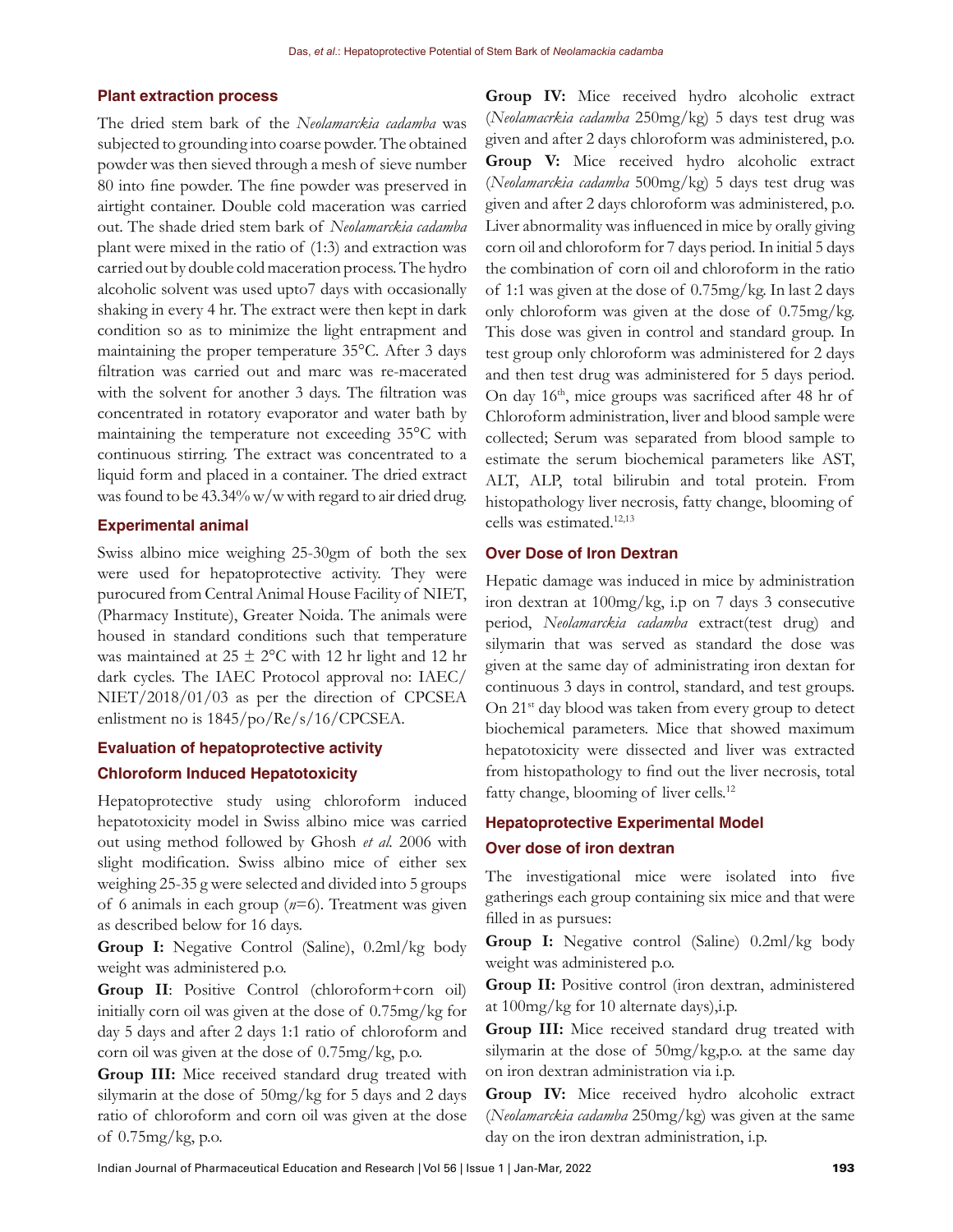**Group V:** Mice received hydro alcoholic extract (*Neolamarckia cadamba* 500mg/kg) was given at the same day on the iron dextran administration, i.p.

# **Parameters employed for assessing the extent of liver injury**

#### **Ponderal changes**

Organ weight – liver. The organ weight was presented in terms of relative weight.

#### **Serum biochemical parameters**

The blood was collected and sent to biochemistry laboratory for biochemical investigations involving serum parameters. Serum biochemical parameters were estimated. The following biochemical parameters were estimated according to standard laboratory procedure; aspartate amino transferase (AST) activity, alanine aminotransferase (ALT)alkaline phosphatase (ALP) activity, total protein, albumin, total bilirubin.14

# **Histopathological analysis**

Mice were fasted during the night after the testing finished. They were anesthetised with ethyl ether. Liver section was dissected out and washed with saline to abolish the blood cells and processed individually for histological determination. Early the liver was set in 10% buffer neutral formalin for 48 hr. A paraffin implanting strategy was passed and areas were taken at 5 um thickness, set apart with hematoxylin and eosin, and performed minutely for histopathological changes.

# **Statistical analysis method (SEM)**

The collected data of all the groups was examined by using one way ANOVA with Dunnett's comparison testing. Readings were calculated as Mean **±** SEM where  $n=$  6. The level of significance will be denoted by  $P'$ values and the level of \*\*\**p*<0.01 was considered as statistical significant.

#### **RESULTS**

# **Serum Marker Enzymes**

Hepatic injury by both chloroform and iron overdose resulted into the leakage of cellular enzymes into the bloodstream, resulting in augmented levels of serum ALT, AST, ALP and bilirubin.<sup>15</sup> The enhanced levels of serum ALT, AST, ALP and bilirubin were used as sensitive indicators of hepatotoxicity. As shown in Table 2, chloroform induced hepatotoxicity resulted in the increase in ALT, AST, ALP, total protein and bilirubin by NCHAE 500mg/kg, *p*<0.01\*\*. In iron dextran poisoning the results were shown in Table 3. There was significant increase in ALT, AST, ALP, total protein and bilirubin by NCHAE 500mg/kg, *p*<0.01\*\*\* and Figure 3. Oral administration of plant extract markedly reduced the elevated levels of serum enzymes and bilirubin of iron overloaded mice to approach the normal control values Figure 1 and Figure 3.

# **Calculated values of Hepatoprotective activity of NCHAE**

#### **Histopathological Findings**

The extent of hepatic damage was assessed by observing histological evaluation along with the level of various biochemical parameters like ALT, AST, ALP, total Protein, total billurubin in the systemic circulation. Histopathological studies revealed that chloroform induced extensive fatty changes, constriction in blood vessels, cellular hypertrophy, necrotic cell damage, destruction of lobular architecture, fibrosis, and nuclear degeneration in certain areas Figure 2. These were markedly diminished by administration of NCHAE at low as well as high doses selected.

Histology of the hepatic sections of naive mice showed normal cell architecture with prominent and well-preserved cytoplasm and nucleus (Figure 4), whereas that of iron overloaded group mice showed severe hepatotoxicity evidenced by degeneration of

| Table 2: Hepatoprotective activity of NCHAE by Chloroform induced hepatotoxicity. |                     |                      |                      |                      |                      |                      |                                  |  |  |
|-----------------------------------------------------------------------------------|---------------------|----------------------|----------------------|----------------------|----------------------|----------------------|----------------------------------|--|--|
| Group                                                                             | <b>Drug</b>         | <b>Dose</b><br>mg/kg | <b>AST</b><br>(IU/L) | <b>ALT</b><br>(IU/L) | <b>Total Protein</b> | <b>ALP</b><br>(IU/L) | <b>Total Billirubin</b><br>mg/dL |  |  |
|                                                                                   | Saline              | 0.2ml                | 27.81±1.98           | 28.18±0.84           | $3.04\pm0.19$        | 81.16±0.59           | $0.77 \pm 0.05$                  |  |  |
| $\mathfrak{p}$                                                                    | Chloroform+corn oil | 0.75                 | 36.29±0.81           | $35.94\pm0.93$       | $5.44 \pm 0.21$      | 88.85±0.27           | $0.81 \pm 0.01$                  |  |  |
| 3                                                                                 | Silymarin           | 50                   | 16.11±0.63***        | 22.35±0.62***        | $6.99\pm0.04***$     | 76.04±0.85***        | $0.70\pm0.04***$                 |  |  |
| 4                                                                                 | <b>NCHAE</b>        | 250                  | 19.34±0.71*          | $25.32\pm0.53*$      | $6.47\pm0.32*$       | 78.50±0.86*          | $0.79 \pm 0.01*$                 |  |  |
| 5                                                                                 | <b>NCHAE</b>        | 500                  | 17.20±0.54**         | 23.37±0.74**         | $7.04\pm0.35**$      | 75.88±0.02**         | $0.75 \pm 0.07**$                |  |  |

Values are expressed in MEAN ± SEM; \*\*\**p*<0.01 and \*\**p*<0.1,\**p*<0.05, when compared with control group (chloroform+corn oil), highly significant but comparability less than standard group. (One-way ANOVA followed by Dunnett's t test) *n*=6: NCHAE represented as *Neolamarckia cadamba* hydro alcoholic extract, AST: Aspartate aminotransferase, ALT: Alanine aminotransferase, ALP: Alkaline phosphatase.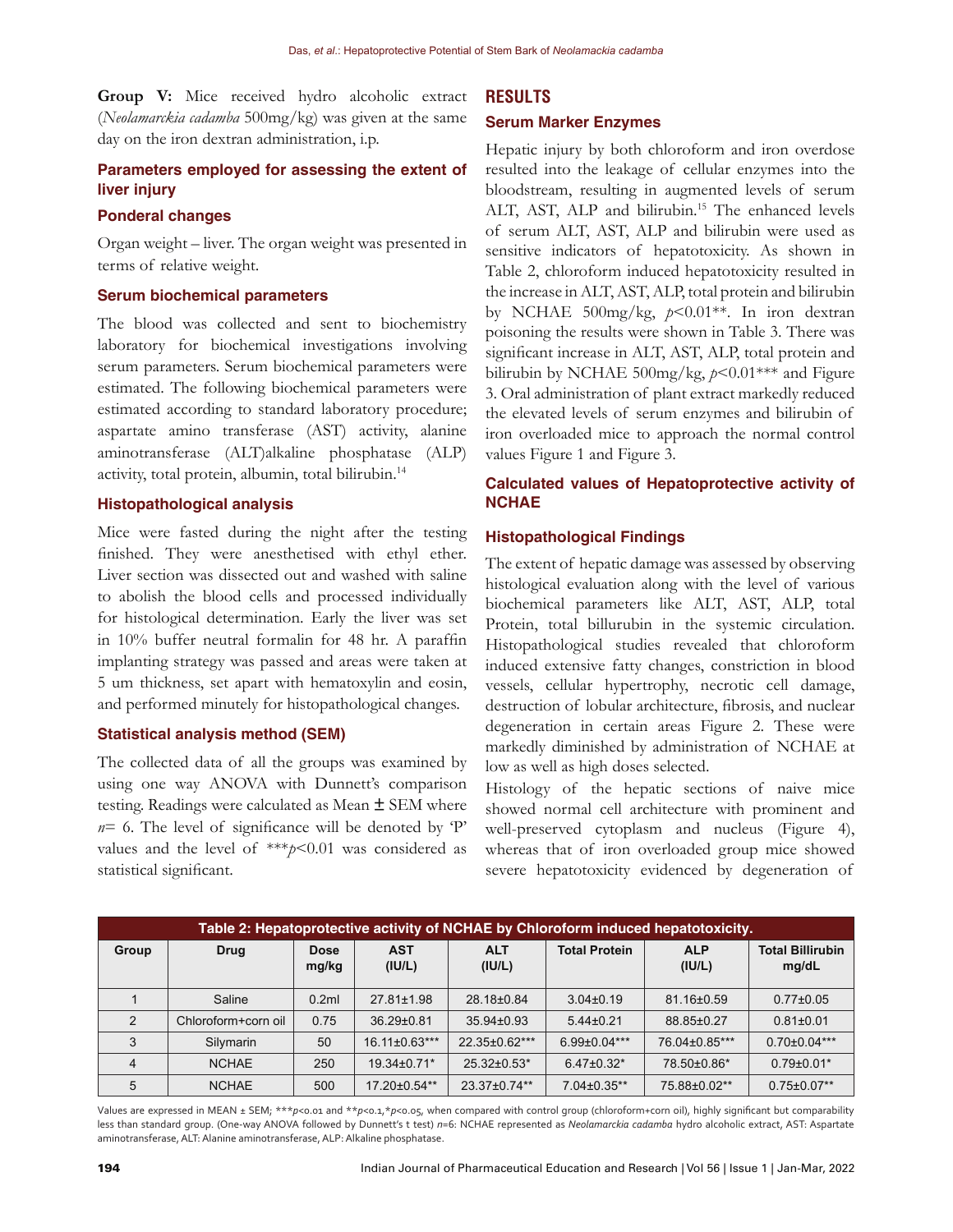| Table 3: Hepatoprotective activity of NCHAE by Over Dose of Iron Induced Hepatotoxicity. |                       |                      |                      |                      |                      |                      |                                            |  |
|------------------------------------------------------------------------------------------|-----------------------|----------------------|----------------------|----------------------|----------------------|----------------------|--------------------------------------------|--|
| Group                                                                                    | <b>Drug</b>           | <b>Dose</b><br>mg/kg | <b>AST</b><br>(IU/L) | <b>ALT</b><br>(IV/L) | <b>Total Protein</b> | <b>ALP</b><br>(IU/L) | <b>Total</b><br><b>Billirubin</b><br>mg/dL |  |
|                                                                                          | Saline                | 0.2                  | 20.75±0.87           | $23.10\pm1.01$       | $9.58 \pm 0.44$      | 71.75±1.21           | $0.81 \pm 0.02$                            |  |
| 2                                                                                        | Chloroform + corn oil | 0.75                 | 21.86±0.97           | 24.86±1.15           | $6.31 \pm 0.21$      | 74.81±2.33           | $0.89{\pm}0.02$                            |  |
| 3                                                                                        | Silymarin             | 50                   | 17.55±0.85***        | 20.84±0.74***        | 7.50±0.35***         | 69.07±0.48***        | $0.76 \pm 0.03$                            |  |
| $\overline{4}$                                                                           | <b>NCHAE</b>          | 250                  | $19.73 \pm 0.69$ *   | 22.62±0.74*          | $8.65 \pm 0.45**$    | 70.57±2.14*          | $0.77 \pm 0.01$ **                         |  |
| 5                                                                                        | <b>NCHAE</b>          | 500                  | 18.79± 0.75***       | 21.03± 0.90***       | $8.15 \pm 0.41***$   | 68.70± 2.11***       | $0.73 \pm 0.02***$                         |  |

Values are expressed in MEAN ± SEM; \*\*\**p*<0.01 and \*\**p<0.1*, \**p<0.05*, when compared with control group (Iron dextran), highly significant but comparability less than standard group. (One-way ANOVA followed by Dunnett's t test) *n*=6: NCHAE represented as *Neolamarckia cadamba* hydro alcoholic extract, AST: Aspartate aminotransferase, ALT: Alanine aminotransferase, ALP: Alkaline phosphatase.



**Figure 1: Efficacy of methanol extract from the stem bark of Neolamarckia cadamba: after the administration of chloroform+corn oil serum enzyme AST, ALT, ALP increased, levels of serum enzymes decreased after administration of NCHAE when compared with standard (Silymarin) at the dose of 50mg/kg.**



**Figure 3: Efficacy of methanol extract from the stem bark of Neolamarckia cadamba: after the administration of over dose of iron serum enzyme AST, ALT, ALP increased, levels of serum enzymes decreased after administration of NCHAE when compared with standard (Silymarin) at the dose of 50mg/ kg.**



**Figure 2: (A) Histopathology. Photomicrograph of mice liver section (staining with haematoxylin and eosin, X 40) by the effect of methanol extract of stem bark of Neolamarckia cadamba (NCHAE) in Chloroform induced hepatotoxicity. Histopathological observation of experimental mice after 16 days of treatment. (A) Marked increase in aggregation of hepatocytes and necro inflammatory changes after chloroform administration. (B) Liver section after administration standard drug (silymarin) at the dose of 50mg/kg showing reduced hepatocellular necrosis, ballooning degeneration and inflammatory (d): (C) Liver sections after adding extract (250 mg/kg) showing moderate improvement of inflammatory cells and cell necrosis.**

and loss of cellular boundaries (Figure 4A). NCHAE (250mg/kg and 500mg/kg) treated mice revealed marked reduction in hepatic lesions. The liver sections taken from NCHAE treated groups showed significant



**Figure 4: (A) Histopathology. Photomicrograph of mice liver section (staining with haematoxylin and eosin, X 40) by the effect of hydroalcoholic extract of stem bark of Neolamarckia cadamba (NCHAE) in over dose of iron induced hepatotoxicity. Histopathological observation of experimental mice after 21 days of treatment. (A) Liver segment appearing, greasy swelling degeneration, aggravation and cell boundaries (B) Liver segment after administration standard drug (sylimarin) at the dose of 50mg/kg showing decreased hepatocellular necrosis, ballooning degeneration and inflammatory (C) Liver sections after adding extract (250 mg/kg) showing improved histology with portal inflammation**

**(D) Liver sections after adding extract (500 mg/kg) showing**  fatty cells, necrosis, broad infiltration of lymphocytes reduced necrosis area and increased number of hepatocytes.

> attenuation of the pathological changes and gradual reversal to normal cytoarchitecture with higher dosage i.e., NCHAE 500mg/kg dose, thus presenting protection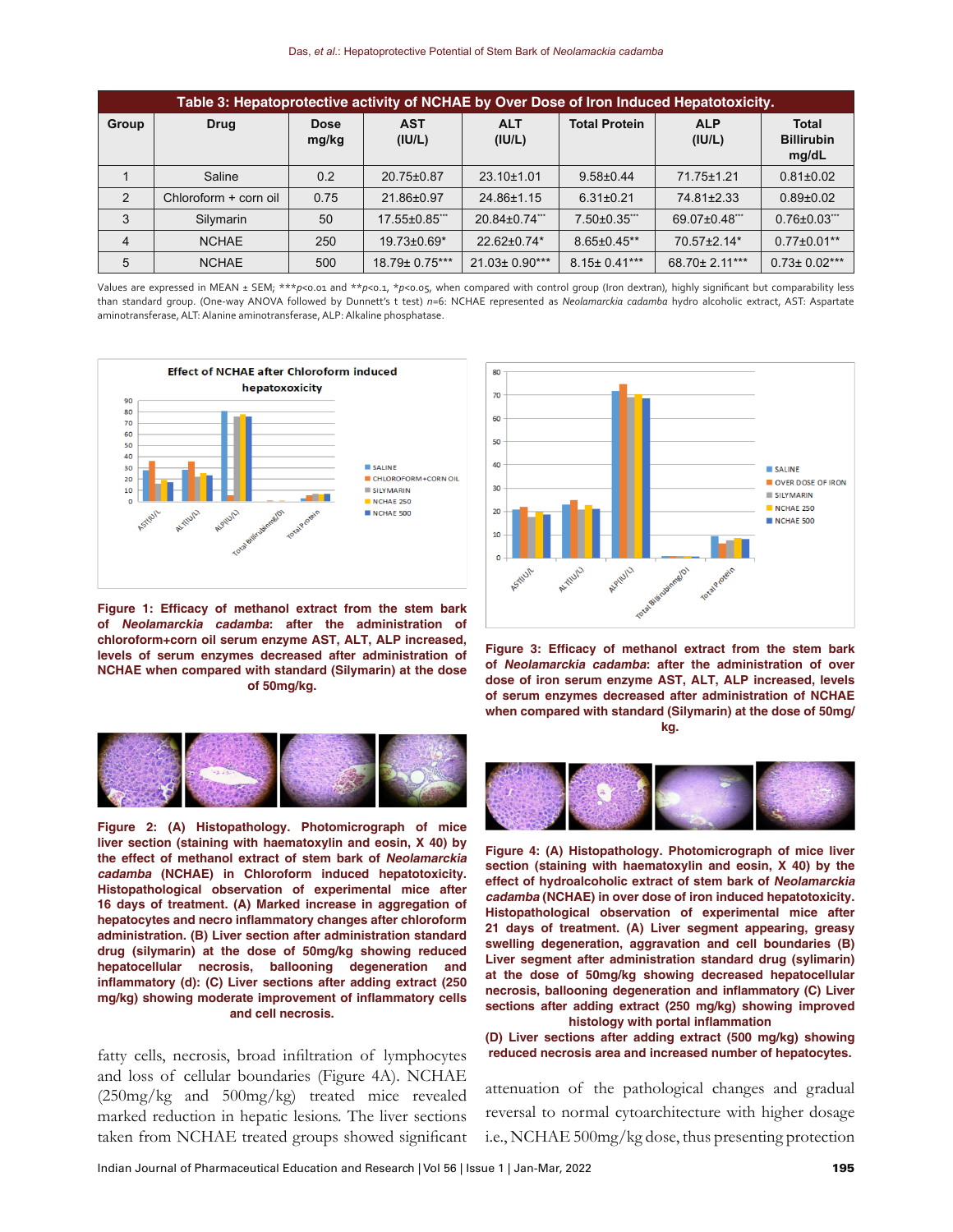against iron overload induced hepatic damage (Figure 4C). Overall, NCHAE treated groups produced a dose dependent improvement in histopathological alterations which signifies the in situ evidence of hepatoprotective effect of the plant extract.

Expanded levels of serum transaminase, in investigational mice, was seen in the present examination, can be credited to the harmed structural integrity of the liver because these are cytoplasmic in nature and are free into the course after cell hurt.15 Decrease in the absolute serum protein was assessed in mice treated with chloroform and over portion of iron and might be connected with the lessening in the quantity of hepatocytes, which thus may impact in the hepatic ability to deliver protein and therefore diminish liver burden. Organization of hydro alcoholic extract of *Neolamarckia cadamba* indicated critical hepatoprotective action, which was contrasted and the standard medication (silymarin). Hepatocellular putrefaction or on the other hand membrane harm lead to extremely abnormal amounts of serum AST, ALT, ALP, total protein discharged from liver to flow, abnormal state of billirubin respectively. The ability of a hepatoprotective agent to reduce injurious effect or preserve the normal hepatic physiological function is the index of its hepatoprotective effect, which was substantially achieved by treatment with NCHAE.

# **DISCUSSION**

There are several models available for screening of potential hepatoprotective drugs. The method chosen here is chloroform and over dose of iron induced hepatotoxicity to assess the hepatoprotective potential of *Neolamarckia cadamba*. Iron, although considered to bea safe drug at therapeutic dose but it may likely to cause fatal reactions and even death in human and experimental animals if overdosed.15

Chloroform toxicity causes polyfunctional disorders involving the liver, kidneys, brain, lungs, adrenal glands, and myocardium.16 Acute induction of chloroform can lead to severe necrosis and various hepato cellular injuries.17 Several research in this field was carried out and similar results were reported by Sreelatha *et al.,* in 2009, while working on the hepatoprotective effects of bioactive compounds of plants against chloroform and iron overdose induced hepatic injury in rodents.<sup>18</sup> Administration of chloroform into mice livers increased lipid peroxidation which results in accumulation of free radicals and consequently decreased their activities in the mice hepatocytes.<sup>19</sup> Iron overdosing via lipid

peroxidation process show tissue necrosis induced by biological membranes specifically seen in hepatocytes.<sup>20</sup> Chloroform which is used as an agent to produce hepatotoxicity, has produced substantial hepatotoxicity by resulting in significant fall in the levels of total serum proteins and albumin globulin ratio and a significant increase in ALP, AST and ALT. Elevated levels of ALT, AST and ALP in blood serum of the Swiss albino mice indicate hepatocytosis as these enzymes leaked out from liver in to the blood stream at the instance of tissue damage which is always associated with hepatonecrosis.<sup>16</sup> Evaluation of liver cell necrosis is most frequently estimation by ALP, AST and ALT activity. Serum levels of ALP and AST are increased due to the damage to tissues producing them. In the current research work, the observed elevation in transaminase activity can be considered as an indicative of liver inflammation and injury due to the toxic effect of chloroform and over dose of iron.<sup>20</sup> The assessment of transaminase level are very useful for the initial diagnosis of hepatitis induced by viral infections. Significant increased level of transaminase are observed in acute hepatic necrosis such as in severe viral hepatitis and acute cholestasis. Alcoholic liver disease and liver cirrhosis are also associated with mild to moderate elevation of transaminases.

## **Effect of test drugs** *Neolamarckia cadamba* **on liver biochemical parameters**

Among all biochemical parameters in serum, significant increase was observed in ALP, AST and ALT, and total bilirubin indicating hepatotoxicity in chloroform and over dose of iron. Thus, elevation in the above parameters can be considered as an index of chloroform and over dose of iron induced hepatic injury and its reversal as sign of expression of hepatoprotection. Significant reversal in the elevation of parameters like ALP, AST and ALT, level was significantly decreased in test drug NCHAE (250mg/kg) group. Test drug NCHAE (500mg/kg) showed significant reversal in elevation of ALP, AST and ALT showed in Table 2 and Table 3.

The elevated level of ALP, AST and ALT was reversed by test drug in therapeutic doses and reference standard administration. There was significant decrease observed in standard drug (Silymarin 50mg/kg) and NCHAE (250mg/kg) and NCHAE (500mg/kg) test drug groups. ALT was significantly decreased by the administration of reference standard group and test drug at therapeutic doses. There was moderate decrease in alkaline phosphatase (ALP) activity observed after hepatotoxins. In the present study total bilirubin was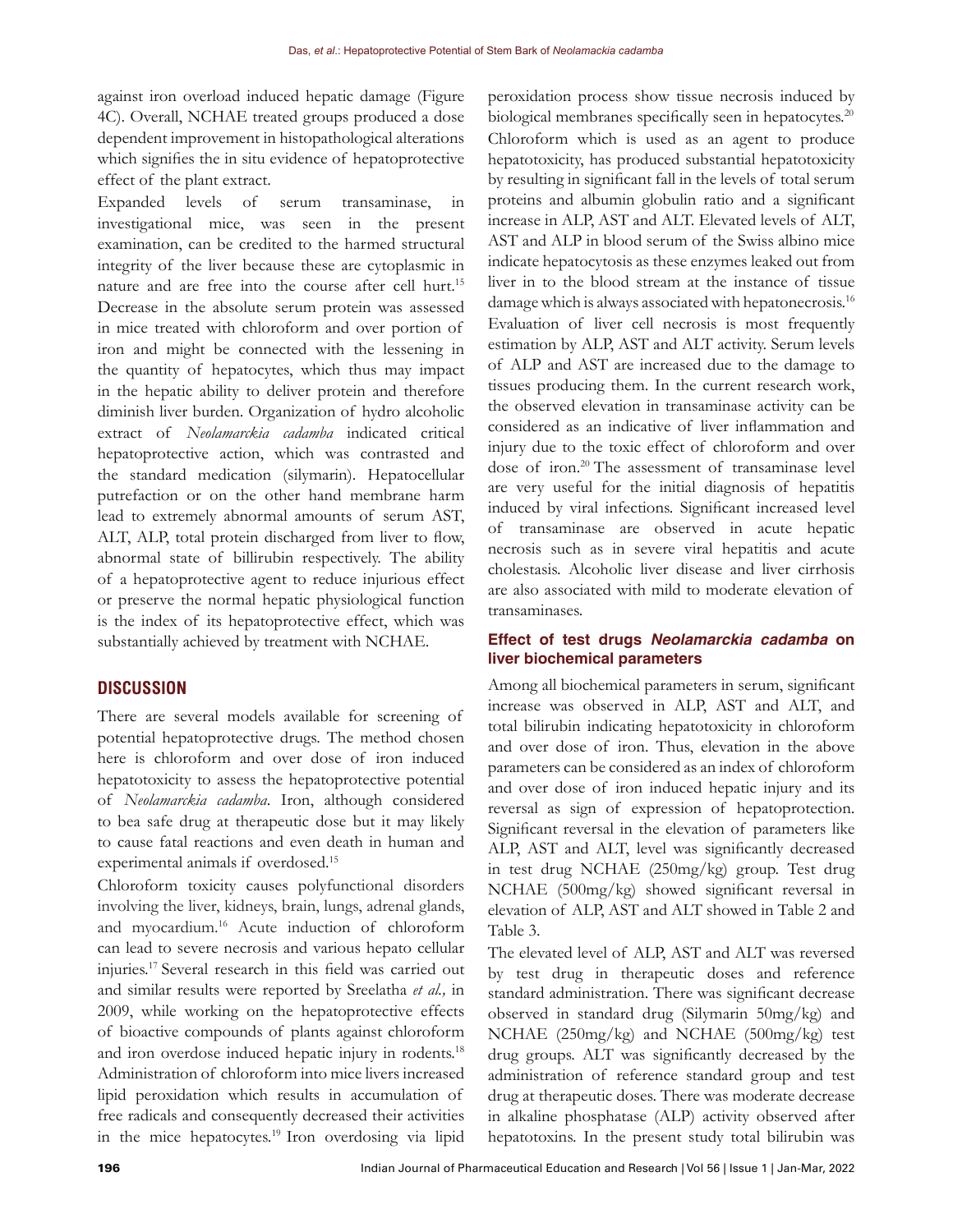markedly elevated in chloroform and over dose of iron control group indicating hepatocellular damage. Elevation of total bilirubin was significantly decreased by standard reference drug and comparative decrease was also observed in test drug NCHAE at both doses selected.

In the present study serum total protein non-significant increase was observed in chloroform and over dose of iron dextran. Standard reference and test drugs drug also significantly decrease total protein level.

#### **CONCLUSION**

The present study demonstrated that the hydro alcoholic extract of stem bark of *Neolamarckia cadamba* possessed hepatoprotective activity against chloroform and over load of iron induced hepatotoxicity. The present research work concluded that the hepatoprotective activity of NCHAE rationalize the conventional state of the plant used for the hepatoprotective activity. It was observed that NCHAE has a defensive action against both the models. The hydroalcoholic extract of stem bark of *Neolamarckia cadamba* has revealed the capability to regulate the normal function of the liver might be due to its free radical scavenging potentiality and iron chelating action. From the above fundamental examinations, it was clear that NCHAE is demonstrated to be one of the most significant herbal remedy for liver disorders which justifies its folklore use in traditional remedies. Further research is required to illustrate the bioactive hepatoprotective principle of this plant.

### **Practical application**

The current experimental study showed the hepatoprotective effect of hydroalcoholic extract of stem bark of *Neolamarckia cadamba* against chloroform induced hepatotoxicity and over dose of iron induce hepatotoxicity. These results demonstrated that the NCHAE has significant hepatoprotective effect in both the models. NCHAE demonstrated the protective effect via decreasing the ALT, AST, ALP, total Bilirubin and improving total protein parameters. This will be encouraging for future clinical trials evaluating liver protection and regulation.

# **ACKNOWLEDGEMENT**

The authors are very thankful to the management of Noida Institute of Engineering and Technology (Pharmacy Institute), Greater Noida, for providing the infrastructure and support to carry out this research work.

#### **Funding**

The authors have no financial affiliation or involvement with any entity or organization for this work.

#### **CONFLICT OF INTEREST**

All authors are hereby declaring that there is no financial conflict of interest

#### **ABBREVIATIONS**

**ALP:** Alkaline phosphate; **ALP:** Alkaline phosphate; **ALT:** Alanine aminotransferase; **AST:** Aspartate aminotransferase; **MDR:** Multidrug resistance; **i.p.,:** Intraperitneal; **MDR:** multidrug resistance; **NCHAE:** *Neolamarckia cadamba* hydro alcoholic extract of stem bark (NCHAE); **p.o.:** Per-oral.

#### **REFERENCES**

- 1. Kumar V. Medicinal properties of *Anthocephalus indicus* (Kadam): An indigenous medicinal plant. EJMR. 2017;4(1):63-7. doi: 10.24041/ EJMR2017.18.
- 2. Manish D, Lovkesh B, Hitesh K. *Anthocephalus cadamba*: A Comprehensive Review. Res J Pharm Technol. 2012;5(12):1478-83.
- 3. Acharyya S, Padhy R, Dash SK. Pharmacognostic studies on the root of *Anthocephalus cadamba* (Roxb.) Miq. Pharmacogn J. 2018;10(5):973-8. doi: 10.5530/pj.2018.5.165.
- 4. Sarkar R, Bibhabasu H, Mandal N. Evid Based Complement Alternat Med. 2012;1(9):12-8.
- 5. S. Satyapa U, J. Kadam V, Ghosh R. Hepatoprotective Activity of Livobond A Polyherbal Formulation against CCl4 Induced Hepatotoxicity in Rats. Int J Pharmacol. 2008;4(6):472-6. doi: 10.3923/ijp.2008.472.476.
- 6. Ward FM, Dal MJ. Clin Pharmacol Ther. 1999:195-212.
- 7. Sowjanya G, Swarnalatha D, Shivakala Mobeena SK. Int J Phytopharmacy. 2015;3(2):37-49.
- 8. Garba SH, Sambo N, Bala U. The effect of the aqueous extract of Kohautia grandiflora on paracetamol-induced liver damage in albino rats. Niger J Physiol Sci. 2009;24(1):17-23. doi: 10.4314/njps.v24i1.46376, PMID 19826460.
- 9. Agrawal R, Soni K, Toma JS, Saxena S, Int J. Sci. J Eng Res. 2013;4(10):1903-101.
- 10. Papanastasiou DA, Vayenas DV, Vassilopoulos A, Repanti M. Concentration of iron and distribution of iron and transferrin after experimental iron overload in rat tissues *in vivo*: study of the liver, the spleen, the central nervous system and other organs. Pathol Res Pract. 2000;196(1):47-54. doi: 10.1016/S0344-0338(00)80021-7, PMID 10674272.
- 11. Wolf PL. Biochemical diagnosis of liver disease. Indian J Clin Biochem. 1999;14(1):59-90. doi: 10.1007/BF02869152, PMID 23105203.
- 12. Sarkar R, Hazra B, Mandal N. Hepatoprotective potential of Caesalpinia crista against iron-overload-induced liver toxicity in mice. Evid Based Complement Alternat Med. 2012;2012:896341. doi: 10.1155/2012/896341, PMID 22919421.
- 13. Ghosh A, Sarkar K, Sil PC. Protective effect of a 43-kD protein from the leaves of the herb, *Cajanus indicus* L on chloroform induced hepatic-disorder. J Biochem Mol Biol. 2006;39(2):197-207. doi: 10.5483/bmbrep.2006.39.2.197, PMID 16584636.
- 14. Dwevedi A, Sharma K, Sharma YK. *Cadamba*: A miraculous tree having enormous pharmacological implications. Pharmacogn Rev. 2015;9(18):107-13. doi: 10.4103/0973-7847.162110, PMID 26392707.